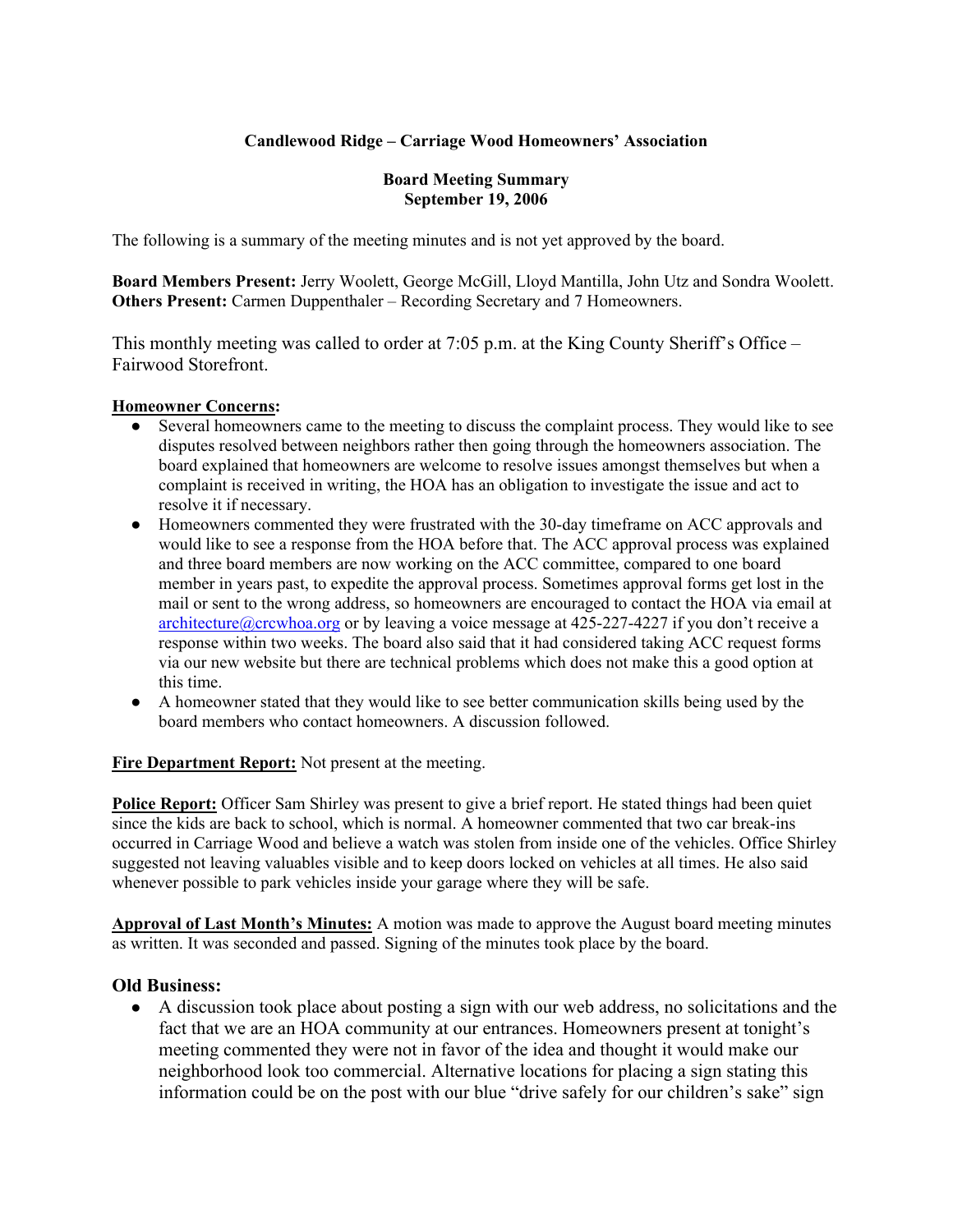or inside our community at our parks. Homeowners are welcome and encouraged to submit their comments and suggestions via email to  $info@crcwhoa.org$ .

• The President asked for comments on political yard signs. It was explained that HOA's could no longer prohibit the use of political signs according to the state of Washington. The consensus amongst the group was the political signs seen in our neighborhood were not a problem at this time and felt it was good timing with the Fairwood Incorporation vote.

## **New Business:**

- A discussion took place regarding locking mailboxes. A homeowner commented that he liked the look of our current mailbox houses with individual boxes rather then the new metal cluster boxes some homeowners are installing. It was decided that standards would need to be established for sizes, types and color of mailboxes in order to maintain the current appearance of our mailbox houses. The post office will need to be contacted regarding this issue as well.
- It was said a couple of homeowners have installed outdoor sodium lights, which are very bright to surrounding neighbors. Currently, there are no guidelines in place for sodium lights. A discussion followed.
- A discussion took place regarding the establishment of an offending conduct rule similar to the Fairwood Greens HOA. It was decided that issues of this nature were best handled by King County police and will not be pursued at the time.
- Basketball hoops and backboards were talked about and the fact that a couple complaints were received regarding them. Board members reviewed the CC&R's and R&R's, but found nothing in writing regarding them. It was said that basketball hoops cemented in or attached to the house are considered a structure and require ACC approval. Portable basketball hoops need to be moved off the sidewalks when not in use due to pedestrian safety issues and stored elsewhere. The HOA lawyer will be contacted regarding this issue.

### **Common Areas Report:**

- Restoration of the entrance sign at 160<sup>th</sup> Ave SE of Carriage Wood is nearly complete. The words "Carriage Wood" still need to be added. Contractor indicated the work should be completed within the week. Once the job is completed, Canber (our landscape maintenance company) will do some landscape touch up work to this area.
- Canber has provided an estimate for top dressing the northern part of the field in Carriage Wood Park. The holes and dips in the grass are not readily visible and are considered a safety hazard. The estimate is quite reasonable but requires the area not be used for 4 to 6 weeks after the work is completed. Two youth soccer teams have been given permission to use the fields through mid November, therefore it is not practical to start the work until next spring in the February or March time frame. The goal will be to have the park fully ready for use prior to the Easter Eggstravaganza on April 8, 2007.
- Canber installed park usage signs in both CR and CW Parks. Groups desiring to use the park must now request permission by scheduling their activity or organized group (such as youth sports teams, parties, etc.) and must provide proof of insurance to the HOA as required. Contact the HOA via email at info@crcwhoa.org for more information.
- Soos Creek has been asked to turn off the water in our common areas. It will need to be turned back on at Carriage Wood Park in February 2007 so the sprinkler heads can be located prior to commencing the top dressing work.
- Canber has been asked to reinstall the drainage strip and fill the holes caused by those using the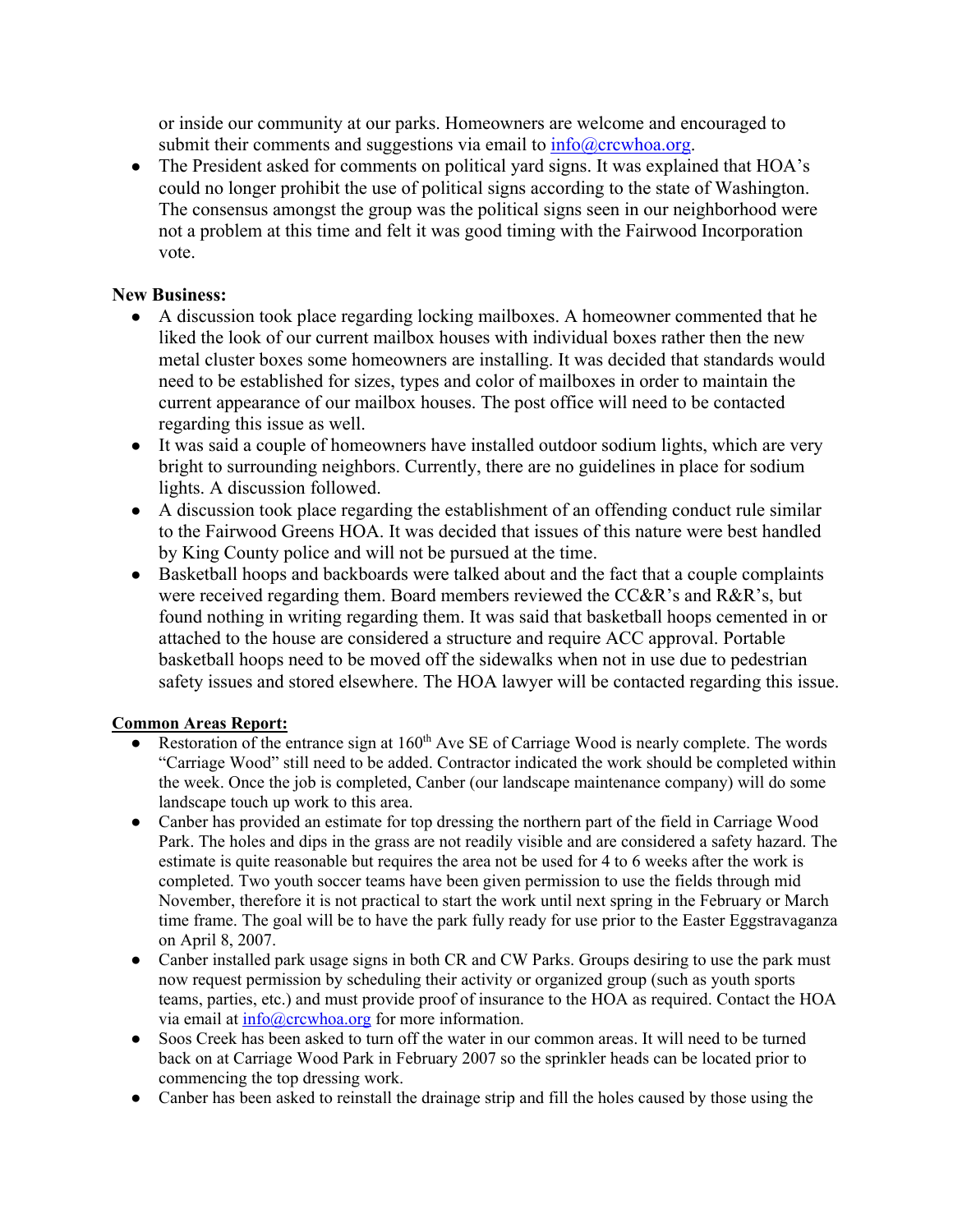swings at Candlewood Ridge Park.

● A big THANK YOU goes out to Debbie O'Connell who has maintained the mutt mitt dispensers in Candlewood Ridge Park for the past several years. Your volunteer service is greatly appreciated! The HOA would like to welcome Jan Bigbee-Hanson who will now take over this responsibility. Thank you very much!

**Architectural Report:** The ACC Chairperson stated that since last month's meeting, 20 new applications were received as follows:

11 Painting Requests 2 New Roofs

3 Fences

1 New Window Request

3 Landscaping and Decks

The ACC Chairperson stated in the last couple months there have been a large number of homeowners who have commenced home improvement projects (such as painting their homes, installing new windows, replacing fences and installing new roofs) without first submitting an ACC request form and/or receiving approval from the Architectural Control Committee. ACC request forms and color samples are still required even if you intend to paint your home the same color. It is the homeowner's responsibility to insure an ACC request form is submitted and approval received prior to commencing external home improvement projects. A \$100 fine can be imposed for not following this procedure. The ACC has up to 30 days to respond to requests but tries to respond much sooner. It is recommended that if a response to an ACC request has not been received within two weeks, the homeowner contact the ACC Chairperson via email at architecture@crcwhoa.org or by leaving a voice message at 425-227-4227. ACC request forms can be found in the Fairwood Flyer or on the HOA website at www.crcwhoa.org.

ACC requests need to be specific. The ACC needs to know the type of project your planning, materials, specific colors and dimensions where applicable. It is not the ACC committee's function to choose between options or approve optional approaches, so please be specific in your requests.

**Complaints Negotiations Report:** The Complaints Chairman stated that 10 new complaints were received, 19 complaints are pending and 15 are now closed. 4 second time letters were sent out to homeowners still non-compliant.

The Complaints Chairman stated the committee was working on 2 encroachment issues in Carriage Wood Park. A homeowner asked for an update on the play structure installed on a property that overextends onto the wooded area in the park and stated he would like to see the structure moved, the area reforested and returned to its original state. The board stated the CNC is working with the homeowner to resolve the issue and may contact the HOA lawyer for legal advice if necessary.

A discussion about boats and recreational vehicles took place. Several complaints have been received regarding these vehicles. Per our rule and regulation entitled "Vehicles", homeowners may temporarily have a RV parked on their property or on the street adjacent to their property for a period not to exceed 72 consecutive hours. Any longer requires a written request and confirmation received by the HOA. A homeowner commented he prefers to keep his boat in his driveway during the summer fishing season due to frequent use and then returns it to a storage location during the winter. Boats may be stored or parked in a garage or behind a 6 foot HOA approved fence to minimize the visual impact from the street, but not in driveways, unless the homeowner has received HOA approval to do so. The complete "Vehicles" rules and regulations can be found on our website at www.crcwhoa.org.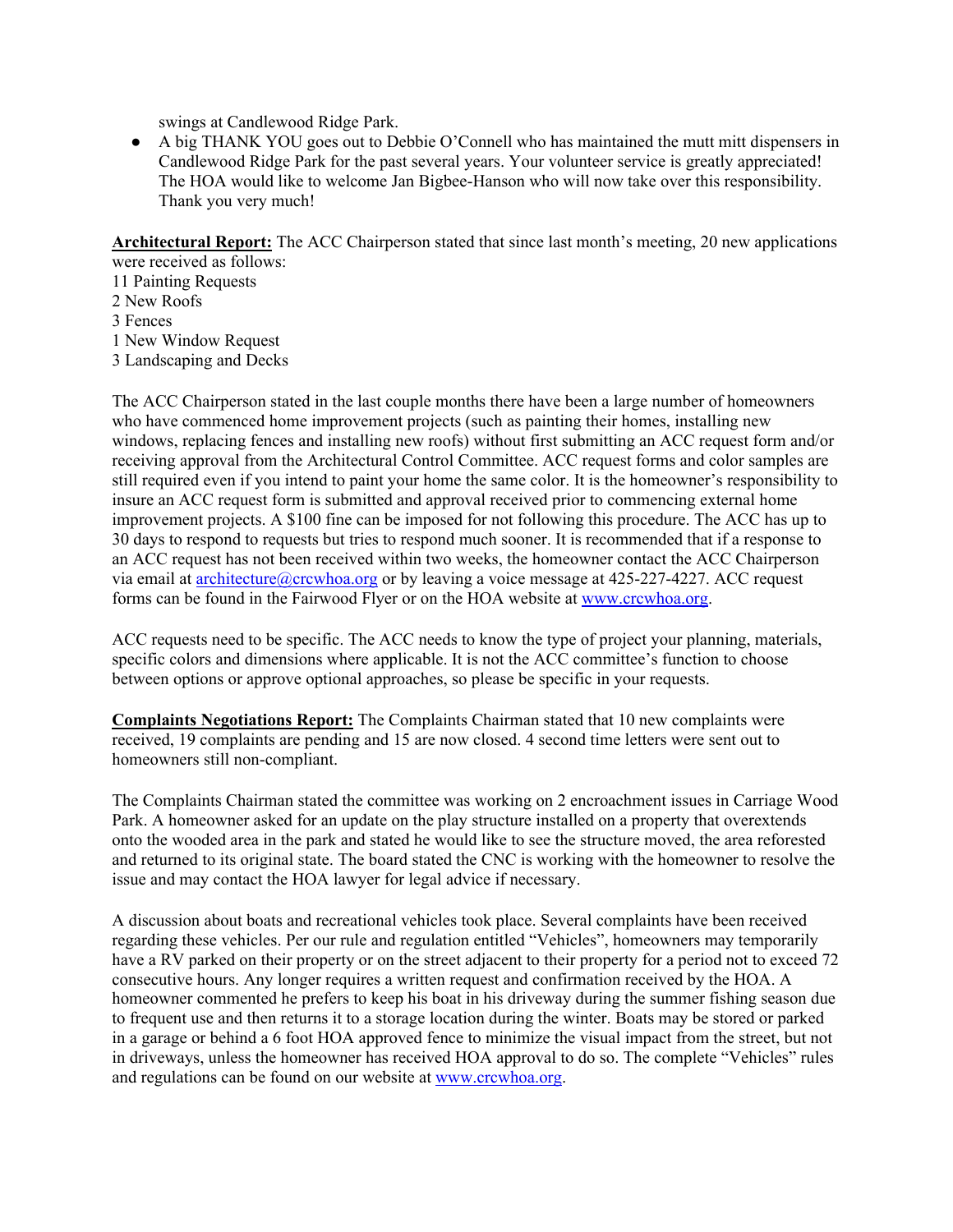As a reminder, all complaints must be received in writing and signed by the author. Your name, address and phone number must be included on the written complaint so the HOA can notify you that the issue is being addressed. You may then mail your complaint to the HOA address at P.O. Box 58397, Renton, WA, 98058. Complaints are kept confidential and you will remain anonymous. Complaint forms can also be found on the HOA website at www.crcwhoa.org.

**Legal and Insurance Report:** State Farm, effective September 1<sup>st</sup>, is now providing the HOA insurance. This policy provides the same coverage the HOA had before while saving the HOA over \$1000. In addition, the HOA now has a local agent here in Fairwood to work with.

**Treasurer's Report:** The August Budget Comparison report was presented and briefly discussed. Just the usual expenses occurred this month. It was said the HOA is currently under budget for the year and in good shape financially. A utility bill is expected to arrive soon for watering that took place in some of our common areas this summer.

### **Committee Reports:**

**Park Usage Committee** – A new committee has formed that will refine the park usage policy. A recap was given of the first committee meeting that was held at the end of August. Park usage signs are now up in both parks stating the park usage policy. A meeting with the HOA lawyer will be scheduled to discuss liability issues. It was said when park usage requests are received from homeowners, the entire board will review the request before approval is given.

### **Capital Improvement Committee** –

- Canber (our landscape maintenance company) installed the additional railroad ties and added the wood chips around the Buck-A-Bout in Carriage Wood Park.
- Canber has been asked to provide a proposal to install barrier rocks along the sidewalk at Carriage Wood Park, similar to those installed in Candlewood Ridge Park, to impede vehicles from entering the park and destroying the landscaping. Depending on costs, this work should be scheduled before the top dressing work occurs in the grassy field.
- The Capital Improvements Committee was contacted by email seeking ideas for future capital improvement projects. An attempt will be made to hold a committee meeting in October to collect ideas for presentation at the annual meeting to be held in January. If you'd like to volunteer for this committee, email us at  $\frac{info(\omega)$ crcwhoa.org.

**The Welcoming Committee** – Nothing new to report this month. If you are new to the neighborhood and would like an HOA information packet, call the HOA phone number at (425) 227-4227 and leave a voice message or send an email request to  $info@crcwhoa.org$ .

**Block Watch Committee** – If you are interested in resurrecting this important committee please contact the HOA. Volunteers for block watch captains are needed. (425) 227-4227. You can also call the King County Sheriff's Office Fairwood location at (206) 296-3846 to get information on setting up a Block Watch Program.

**Special Topics:** Visit our NEW Website and contact the HOA via Email at: Web - www.crcwhoa.org Email –  $info@crcwhoa.org$ 

A motion was made to adjourn the meeting at 8:59 p.m.